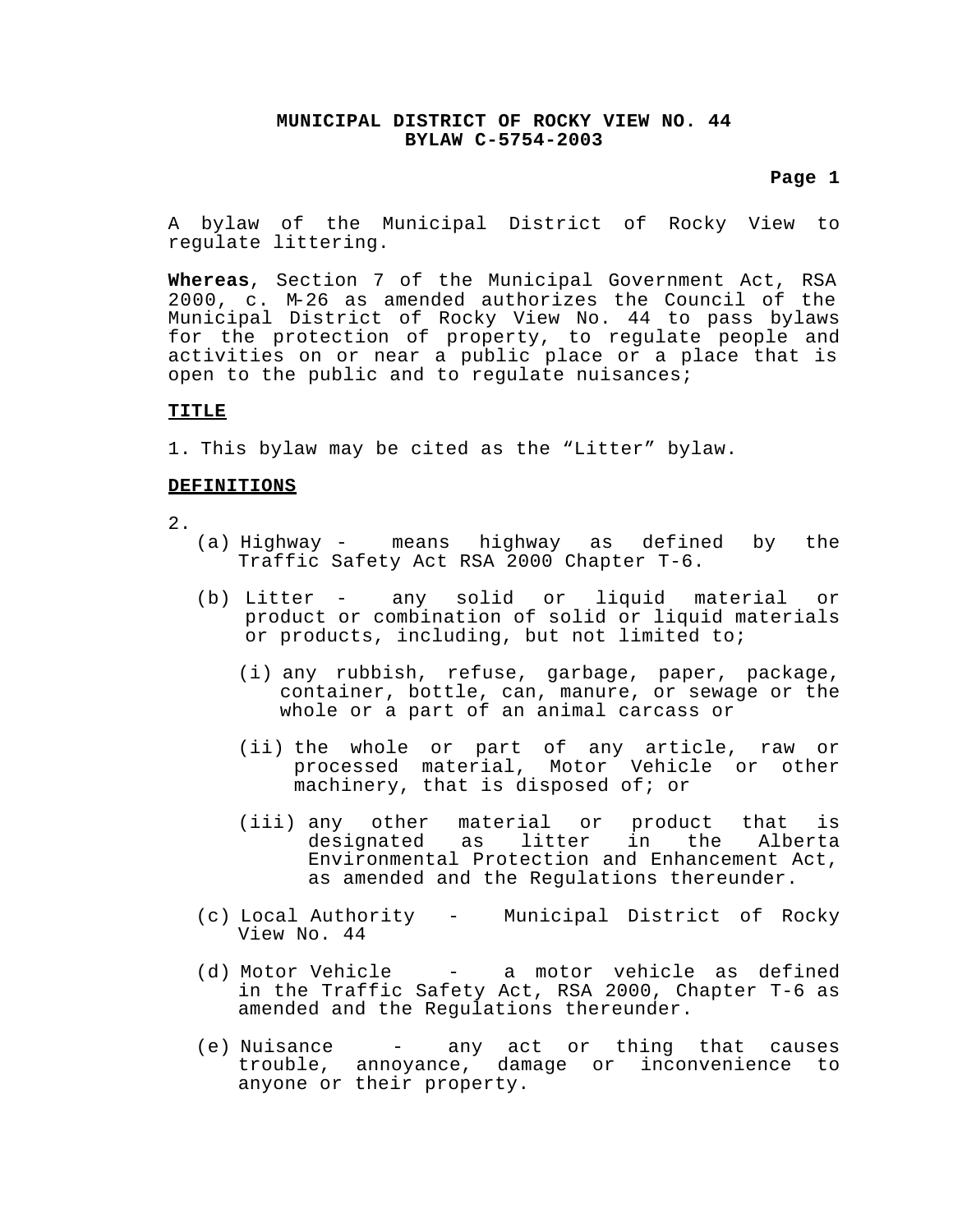## **Page 2**

- (f) Peace Officer A Peace Officer as defined under the Provincial Offenses Procedure Act, RSA 2000, Chapter P-34 as amended and the Regulations thereunder.
- (g) Trailer a trailer as defined in the Traffic Safety Act, RSA 2000 Chapter T-6 as amended, and the Regulations thereunder.

#### **GENERAL PROHIBITION**

- 3. No person shall dispose of litter on a highway, unless the Litter is disposed into a container that is designated for the purpose of Litter collection.
- 4. If litter is not contained/secured during transportation:
	- (a) Every person who transports Litter on a highway by any means, including but not limited to transportation in or on a Motor Vehicle, Trailer or other device, shall ensure that the Litter is adequately contained, secured or covered to prevent it from falling off or being blown off while being transported.
	- (b) For the purposes of this section, the operator of a Motor Vehicle shall be deemed to be the person transporting the Litter.
- 5. If litter is disposed of from:
	- (a) a Motor vehicle, other than a bus or taxi, or
	- (b) a Trailer
	- (c) and it cannot be determined which of two or more<br>occupants of the Motor Vehicle or Trailer is occupants of the Motor Vehicle or Trailer responsible, the driver of the Motor Vehicle shall be deemed to be the person who disposed of the litter.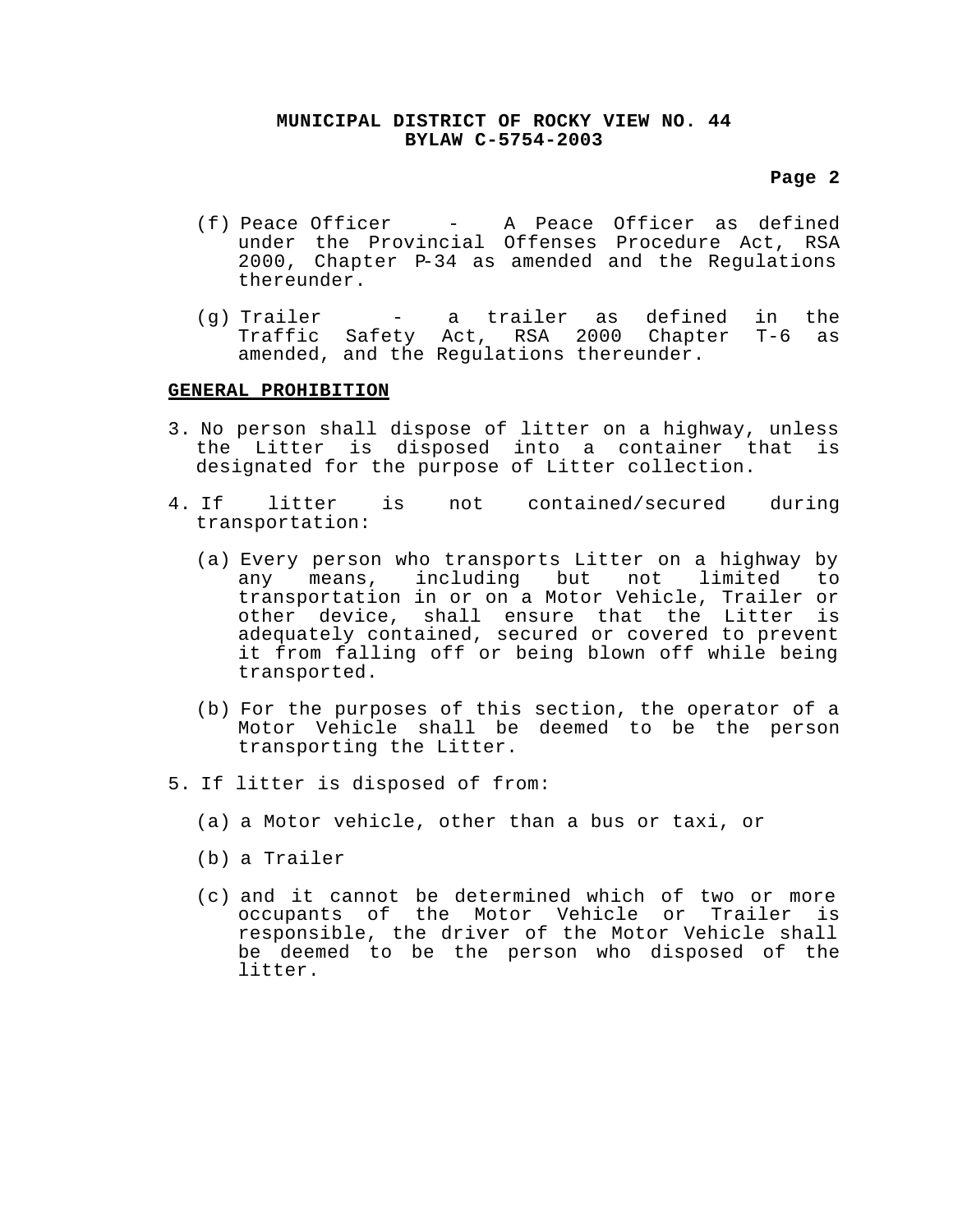## **Page 3**

- 6. For the purpose of sections 4 and 5 of this Bylaw, if Litter is disposed from a Motor Vehicle or Trailer, other than a bus or taxi, and it cannot be determined who was operating the Motor Vehicle at the time of the disposal, the owner of the Motor Vehicle shall be deemed to be the operator, unless he proves to the satisfaction of the Court that at the time of the offense, the Motor Vehicle or Trailer was not being operated, towed, parked or left by the owner or by any other person with the owner's express or implied consent.
- 7. No person shall dispose of Litter on any land which is owned by or under the direction, control and management of the Local Authority unless he disposes of it:
	- (a) at a waste management facility that is constructed and operated in accordance with the Alberta Environmental Protection and Enhancement Act, RSA 2000, c. E-12 as amended, and the Regulations thereunder;
	- (b) through a refuse disposal system established by the Local Authority:
	- (c) in a container designated for the purpose of collecting waste; or
	- (d) in any other manner specified in the Alberta Environmental Protection and Enhancement Act, RSA 2000, c. E-12 as amended, and the Regulations thereunder.
- 8. The owner or person in control of private property, and any person who disposes of Litter on private property, shall ensure that the Litter
	- (a) does not leach, and
	- (b) is not otherwise transferred

onto land that is owned or under the direction, control or management of the Local Authority.

9. No person shall dispose of litter on any land of which he/she is not the owner or over which he/she does not have control, unless the owner or person in control of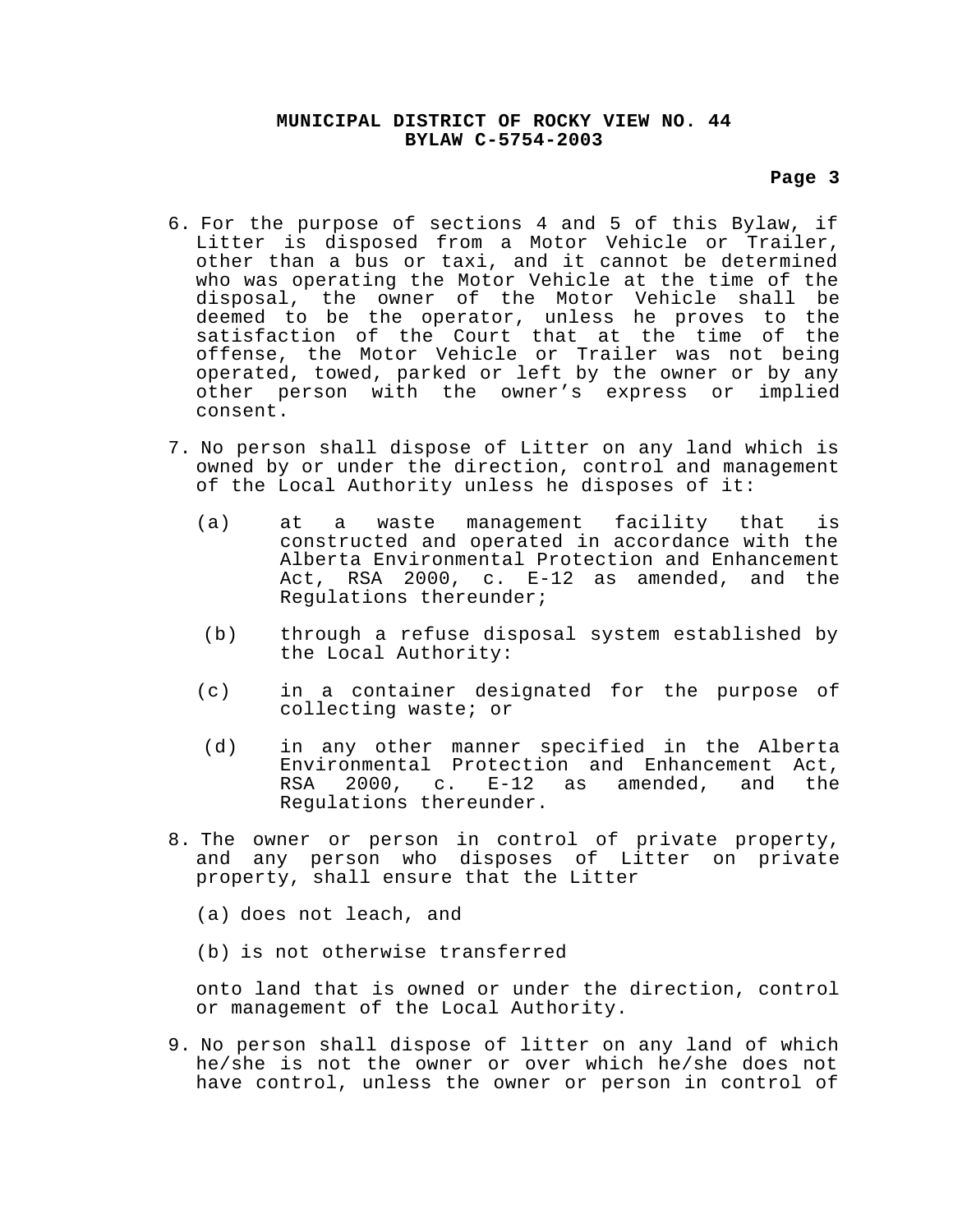#### **Page 4**

the land consents to its disposal.

- 10. When anyone is found disposing of Litter on land of which he/she is not the owner or over which he/she does not have control, the person shall provide to a Peace Officer so requesting:
	- (a) the identity of the individual who consented to the disposal of Litter; and
	- (b) the location or method by which the individual identified in subsection (1) is likely to be found.
- $\frac{11}{(a)}$ 
	- No person shall dispose of Litter on, into or under water or ice unless the litter is disposed of in accordance with the provisions of the Alberta Environmental Protection and Enhancement Act, RSA 2000, c. E-12 as amended, its regulations and any other provincial statute.
	- (b) This section applies to all bodies of water and ice that are located within the Municipal District of Rocky View No. 44.

# **GENERAL PENALTY PROVISION**

12. Any person who contravenes this Bylaw, is guilty of an offense and liable to a fine upon conviction up to \$10,000.00 and in default of payment to imprisonment for a term of not more than one year.

#### **MINIMUM AND SPECIFIED PENALTY**

13. Any person who contravenes any section 9 of this Bylaw is guilty of an offense and liable upon conviction to a minimum specified fine of \$500.00.

#### **ENFORCEMENT**

- 14. Where an Peace Officer has reasonable grounds to believe that a person has violated any provision of this bylaw, the Peace Officer may commence court proceedings against such person by:
	- (a) Issuing the person a violation ticket pursuant to the provisions of Part 2 of the **Provincial**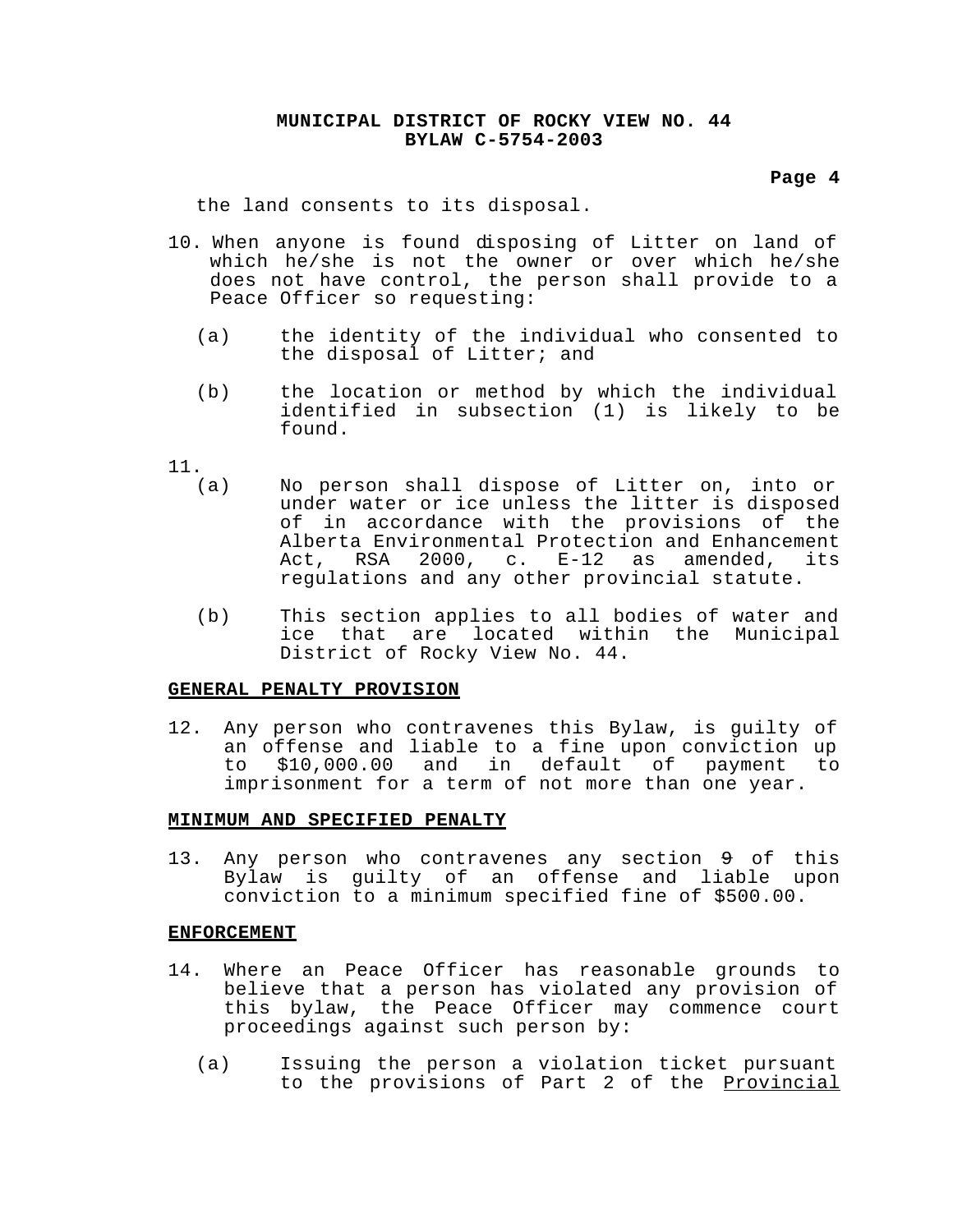#### **Page 5**

#### Offenses Procedure Act; or

- (b) Swearing out an information and complaint against the person.
- 15. Where an Peace Officer issues a person a violation ticket in accordance with any Section of this bylaw, the Officer may either:
	- (a) Allow the person to pay the specified penalty as provided for the offense in Sections 3 to 11 of this bylaw by including such specified penalty in the violation ticket; or
	- (b) Require a court appearance of the person where the Peace Officer believes that such appearance is in the public interest, pursuant to the provisions of Part 2 of the Provincial Offenses Procedure Act.
- 16. No provision of this bylaw nor any action taken pursuant to any provision of this bylaw shall restrict, limit, prevent or preclude the Municipal District from pursuing any other remedy in relation to a premises provided by the Municipal Government Act, or any other law of the Province of Alberta.

#### **SEVERABILITY**

17. Each provision of this bylaw is independent of all other provisions. If any such provision is declared invalid by a court of competent jurisdiction, all other provisions of this bylaw will remain valid and enforceable.

#### **STRICT LIABILITY OFFENSE**

18. It is the intention of Council that all offenses created by this bylaw be interpreted to be strict liability offenses.

#### **REPEAL**

19. Bylaw C-5112-99 is hereby repealed.

## **EFFECTIVE DATE**

20. This Bylaw shall come into force and take effect when it has received third and final reading and is